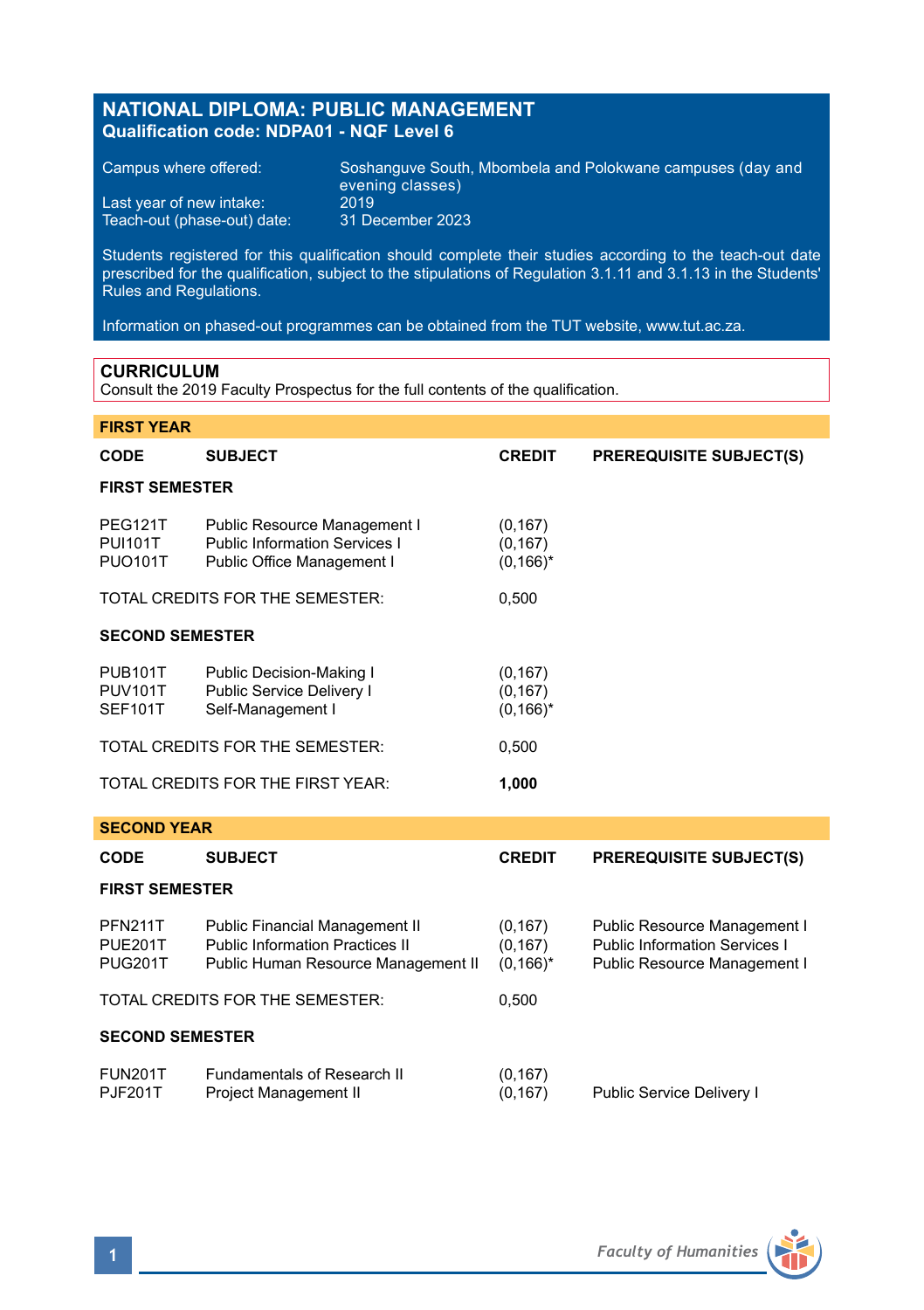| TOTAL CREDITS FOR THE SEMESTER:      |                                                                                                                                                    | 0.500                            |                                                                                  |  |  |  |  |
|--------------------------------------|----------------------------------------------------------------------------------------------------------------------------------------------------|----------------------------------|----------------------------------------------------------------------------------|--|--|--|--|
|                                      | TOTAL CREDITS FOR THE SECOND YEAR:                                                                                                                 | 1,000                            |                                                                                  |  |  |  |  |
| <b>THIRD YEAR</b>                    |                                                                                                                                                    |                                  |                                                                                  |  |  |  |  |
| CODE                                 | <b>SUBJECT</b>                                                                                                                                     | <b>CREDIT</b>                    | <b>PREREQUISITE SUBJECT(S)</b>                                                   |  |  |  |  |
| <b>FIRST SEMESTER</b>                |                                                                                                                                                    |                                  |                                                                                  |  |  |  |  |
| <b>FPM301T</b>                       | <b>Financial and Procurement</b><br>Management III                                                                                                 | (0, 143)                         | <b>Public Financial Management II</b>                                            |  |  |  |  |
| MOI301T<br>PUG301T                   | Management of Information III<br>Public Human Resource Management III                                                                              | (0, 143)<br>$(0, 142)^*$         | <b>Public Information Practices II</b><br>Public Human Resource<br>Management II |  |  |  |  |
|                                      | TOTAL CREDITS FOR THE SEMESTER:                                                                                                                    | 0.428                            |                                                                                  |  |  |  |  |
| <b>SECOND SEMESTER</b>               |                                                                                                                                                    |                                  |                                                                                  |  |  |  |  |
| ICN301T<br>PRQ301T<br><b>PUQ301T</b> | Intersectoral Collaboration III<br>Programme Management III<br>Public Management Practice III (offered<br>in both semesters) (on completion of all | (0, 143)<br>(0, 143)<br>(0, 143) | Project Management II                                                            |  |  |  |  |
| <b>PUQ301R</b>                       | first- and second-year subjects)<br>Public Management Practice III<br>(re-registration) (offered in both semesters)                                | (0,000)                          |                                                                                  |  |  |  |  |
| PYU301T                              | Policy Studies III                                                                                                                                 | (0, 143)                         |                                                                                  |  |  |  |  |
| TOTAL CREDITS FOR THE SEMESTER:      |                                                                                                                                                    | 0,572                            |                                                                                  |  |  |  |  |
| TOTAL CREDITS FOR THE THIRD YEAR:    |                                                                                                                                                    | 1,000                            |                                                                                  |  |  |  |  |
|                                      |                                                                                                                                                    |                                  |                                                                                  |  |  |  |  |

PLU201T Public Procurement and Logistics (0,166)\* Public Resource Management I

# **SUBJECT INFORMATION (OVERVIEW OF SYLLABUS)**

TOTAL CREDITS FOR THE QUALIFICATION: **3,000**

The syllabus content is subject to change to accommodate industry changes. Please note that a more detailed syllabus is available at the Department or in the study guide that is applicable to a particular subject. At time of publication, the syllabus content was defined as follows:

# **F**

# **FINANCIAL AND PROCUREMENT MANAGEMENT III (FPM301T) 1 X 3-HOUR PAPER** *(Subject custodian: Department of Public Management)*

Management of the budgeting process, including estimates, cash flow, priorities, performance management and revenue and expenditure management. (Total tuition time: ± 172 hours)

### **FUNDAMENTALS OF RESEARCH II (FUN201T) 1 X 3-HOUR PAPER** *(Subject custodian: Department of Public Management)*

Management II

Students acquire the necessary skills to conduct basic research through report-writing, research methodology and design, as well as independent and project research and policy interpretation. (Total tuition time: ± 200 hours)



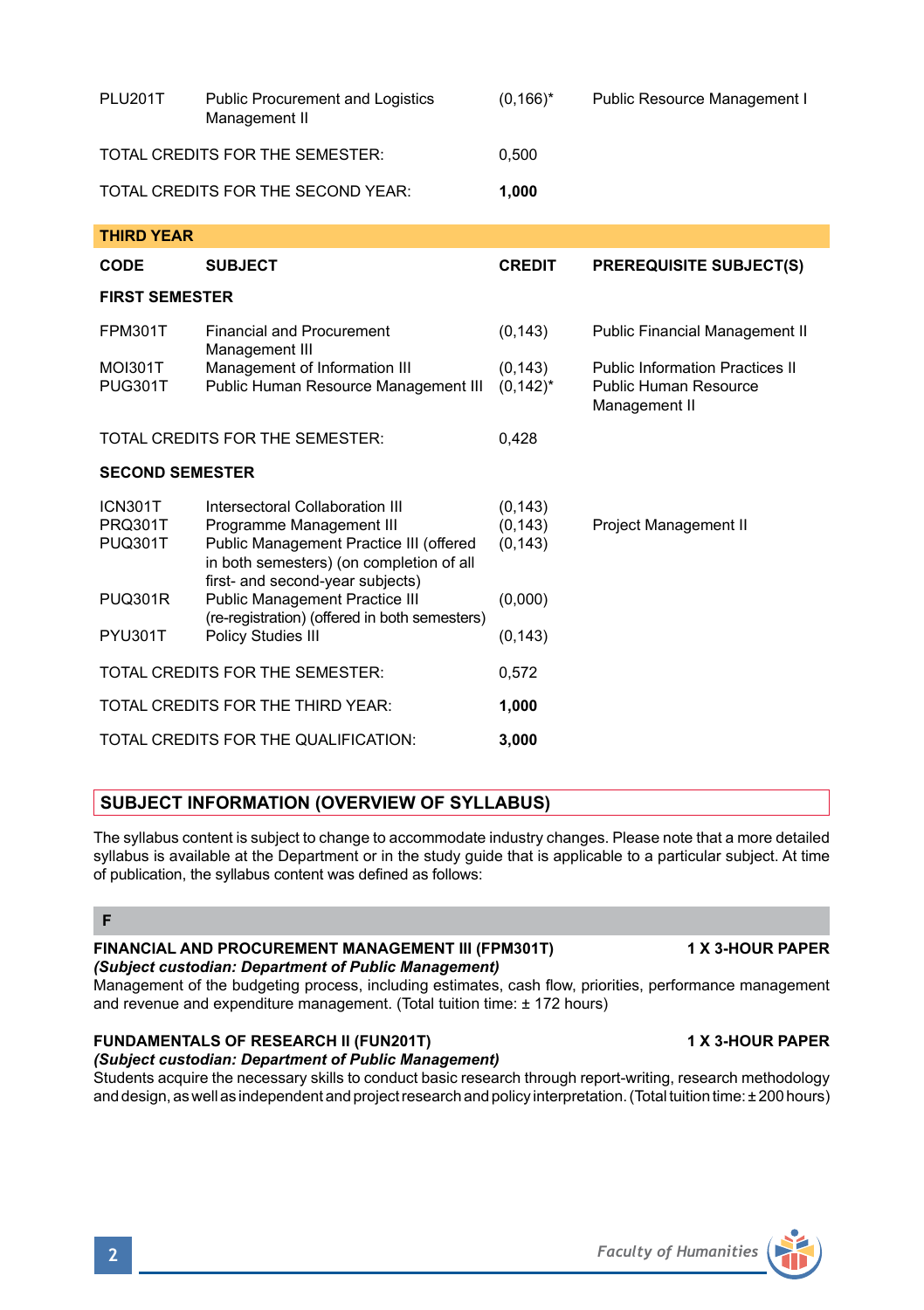# **PUBLIC HUMAN RESOURCE MANAGEMENT III (PUG301T) 1 X 3-HOUR PAPER**

# *(Subject custodian: Department of Public Management)*

The management of human resource responsibilities and functions, the maintenance of performance management systems and the facilitation of staff development. (Total tuition time: ± 172 hours)

# **PUBLIC INFORMATION PRACTICES II (PUE201T) CONTINUOUS ASSESSMENT**

# *(Subject custodian: End User Computing Unit)*

Students have to acquire theoretical knowledge (computing fundamentals) and practical skills as end-users in operating systems and MS Office Suite applications (MS Word, MS Excel and MS PowerPoint) on an introductory level. Students will do online and computer-based tests. The modules are mapped with SAQA and IC3 Essential Skills for Digital Literacy (international certification). (Total tuition time: ± 40 hours)

### **I**

# **INTERSECTORAL COLLABORATION III (ICN301T) 1 X 3-HOUR PAPER**

# *(Subject custodian: Department of Public Management)*

Negotiation and conflict resolution techniques, persuasive interpersonal communication skills, strategic thinking skills and problem-solving techniques. (Total tuition time: ± 172 hours)

# **M**

### **MANAGEMENT OF INFORMATION III (MOI301T) 1 X 3-HOUR PAPER** *(Subject custodian: Department of Public Management)*

Management of information and information systems for the rendering of managerial and administrative services. (Total tuition time: ± 172 hours)

# **P**

# **POLICY STUDIES III (PYU301T) 1 X 3-HOUR PAPER**

# *(Subject custodian: Department of Public Management)*

Management, formulation and monitoring of policies and procedures, including planning, decision-making, evaluation and monitoring. (Total tuition time: ± 172 hours)

# **PROGRAMME MANAGEMENT III (PRQ301T) 1 X 3-HOUR PAPER**

*(Subject custodian: Department of Public Management)* Implementation of project management principles and techniques, including programme management, monitoring and control. (Total tuition time: ± 172 hours)

# **PROJECT MANAGEMENT II (PJF201T) 1 X 3-HOUR PAPER**

# *(Subject custodian: Department of Public Management)*

Organisation and implementation of projects according to operational policies, including how to monitor operational policies to improve their formulation and implementation. (Total tuition time: ± 200 hours)

# **PUBLIC DECISION-MAKING I (PUB101T) 1 X 3-HOUR PAPER**

# *(Subject custodian: Department of Public Management)*

An introduction to environmental scanning, stakeholder and situational analyses, and prioritisation and problemsolving techniques in the implementation of policy. (Total tuition time: ± 200 hours)

### **PUBLIC FINANCIAL MANAGEMENT II (PFN211T) 1 X 3-HOUR PAPER** *(Subject custodian: Department of Public Management)*

A study of internal controls through the auditing process, report writing, expenditure control and management and data collection techniques. Application of internal controls and the management of logistics to ensure the effective utilisation and maintenance of assets and resources. (Total tuition time: ± 200 hours)

# **PUBLIC HUMAN RESOURCE MANAGEMENT II (PUG201T) 1 X 3-HOUR PAPER**

# *(Subject custodian: Department of Public Management)*

A general overview of the provision and maintenance of resource information, the supervision of staff and performance appraisal in the management of staff. (Total tuition time: ± 200 hours)